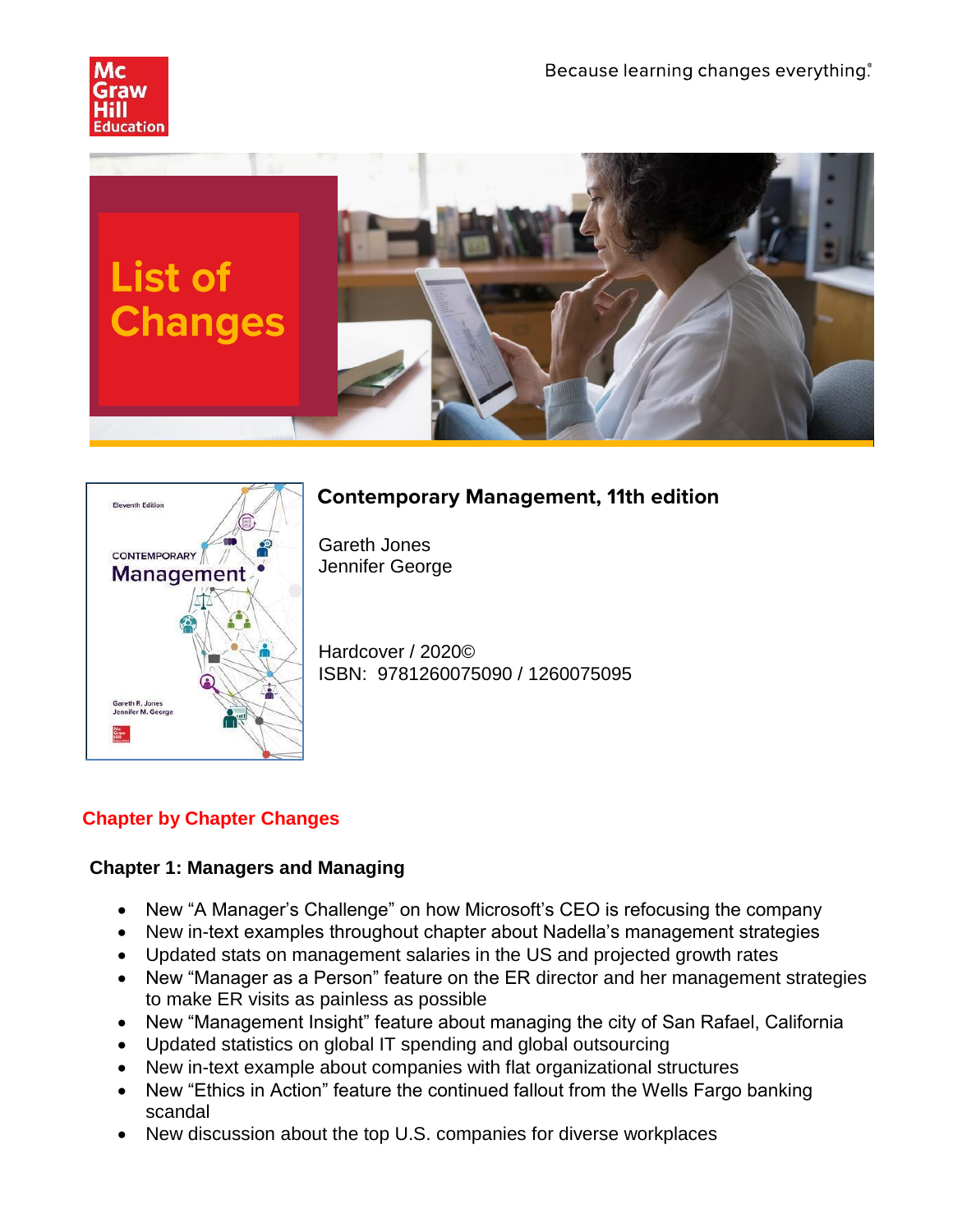• New end-of-chapter Bloomberg case on the "Amazon Effect" and its impact on jobs and employment

### **Chapter 2: The Evolution of Management Thought**

- New "A Manager's Challenge" on how Comcast is rethinking the customer experience
- New text section on the management theory of Dynamic Capabilities and its potential impact on how organizations shift focus when situations demand a new approach
- New end-of-chapter Bloomberg case on the glut of empty real estate locations in part due to the e-commerce explosion of online shopping

#### **Chapter 3: Values, Attitudes, Emotions, and Culture: The Manager as a Person**

- New "A Manager's Challenge" on Geisha Williams, the first Latina to run a Fortune 500 company, and her managerial approach at PG&E, one of the largest gas-and-electric utilities in the country
- New discussion on how personality traits may predict job performance in certain situations
- New text discussion on personality assessments: The Myers-Briggs Type Indicator (MBTI) and the DiSC Inventory Profile
- New "Ethics in Action" feature on promoting ethical values in the hotel industry
- New text discussion and updated statistics on worker satisfaction
- New "Managing Globally" feature on emotional intelligence in a global workplace
- New end-of-chapter Bloomberg case on how a Harvard undergrad is changing the world of finance with an investment fund run by minority students

#### **Chapter 4: Ethics and Social Responsibility**

- New "A Manager's Challenge" feature on how Elon Musk is building electric microgrids in Puerto Rico to help keep electricity flowing after catastrophic hurricane damage last year
- New text discussion on the anti-gun movement and its impact on retailers
- Updated stats on CEO compensation in the United States for both profit and nonprofit organizations
- New in-text example about the fallout from the Volkswagen emissions scandal
- New in-text example about Uber's unethical pricing model
- New "Ethics in Action" feature on how Accenture is utilizing artificial intelligence via a chatbot to answer employees' ethical questions
- New "Managing Globally" feature on how a nonprofit organization is protecting homebased apparel workers around the world
- New end-of-chapter Bloomberg case on how global retailers are recycling and reusing materials in an effort to improve the environment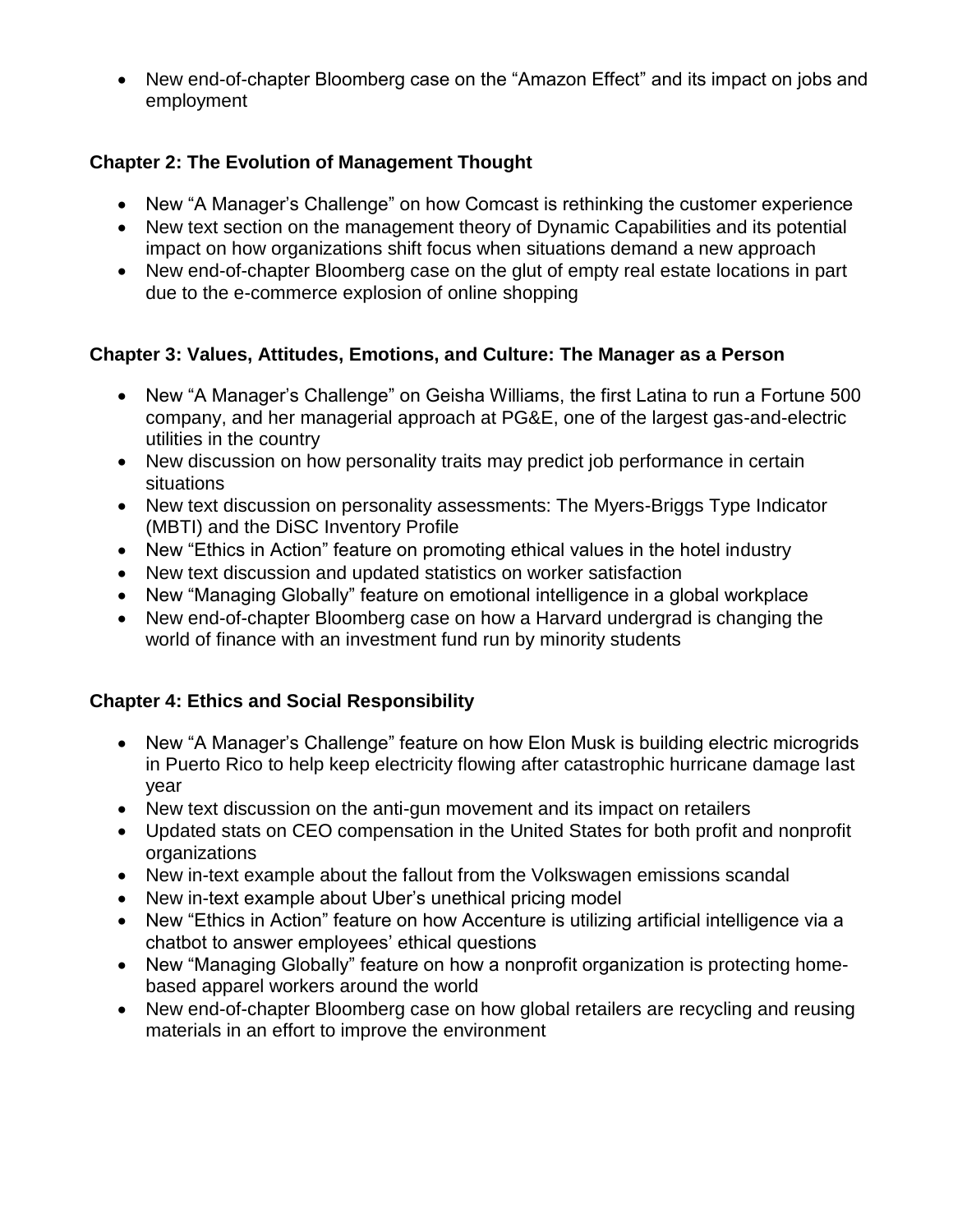### **Chapter 5: Managing Diverse Employees in a Multicultural Environment**

- New "A Manager's Challenge" feature describing Intel's strategy for inclusiveness among its female and minority employees
- New statistics and research on diversity, race, and ethnicity issues
- Updated stats on women in the labor force
- New "Managing Globally" feature on SodaStream and its diverse workforce in the Middle East
- Updated statistics on disabled workers and the top U.S. companies that offer the best workplaces for people with disabilities
- Updated income statistics for poverty levels
- New statistics on weekly earnings for full-time workers by gender and occupation
- Updated discussion on the concept of bias
- Updated discussion on sexual harassment, including statistics and the #MeToo movement
- New "Management Insight" feature on effective anti-harassment training
- New end-of-chapter Bloomberg case on how younger, diverse, less-experienced business professionals are being appointed to more company boards

# **Chapter 6: Managing in the Global Environment**

- New "A Manager's Challenge" feature on Amazon expanding its business to India
- New "Ethics in Action" feature on how Levi Strauss works with its suppliers to make sure they treat their workers well
- New "Manager as a Person" feature on Spotify's CEO and co-founder, Daniel Ek
- New text discussion on the GLOBE Project, an ongoing international research endeavor that looks at various cultural dimensions
- Updated "Management Insight" feature on challenges faced by expats and which countries ranked the best and worst on experience, economics, and family life for foreign workers
- New end-of-chapter Bloomberg case on how Germany's Magic Bus transportation company is giving U.S. bus companies some competition on their own soil

# **Chapter 7: Decision Making, Learning, Creativity, and Entrepreneurship**

- New "A Manager's Challenge" on how Anne Wojcicki of 23andMe used creative approaches to decision making to keep the genetic testing company on track with its ambitious business plan
- Updated text discussion on confirmation bias
- New "Manager as a Person" feature on Emily Weiss, founder of beauty startup, Glossier, and how she uses group decision-making strategies as a key part of her business plan
- New discussions on the concept of personal mastery, a process by which individuals develop the desire for continuous personal learning; the importance of developing complex mental models that help individuals change the way they think about performing work-related tasks; and ways to promote creativity within work groups
- New "Managing Globally" feature on how constant learning helps Western Union stay relevant as a financial lifetime for people around the world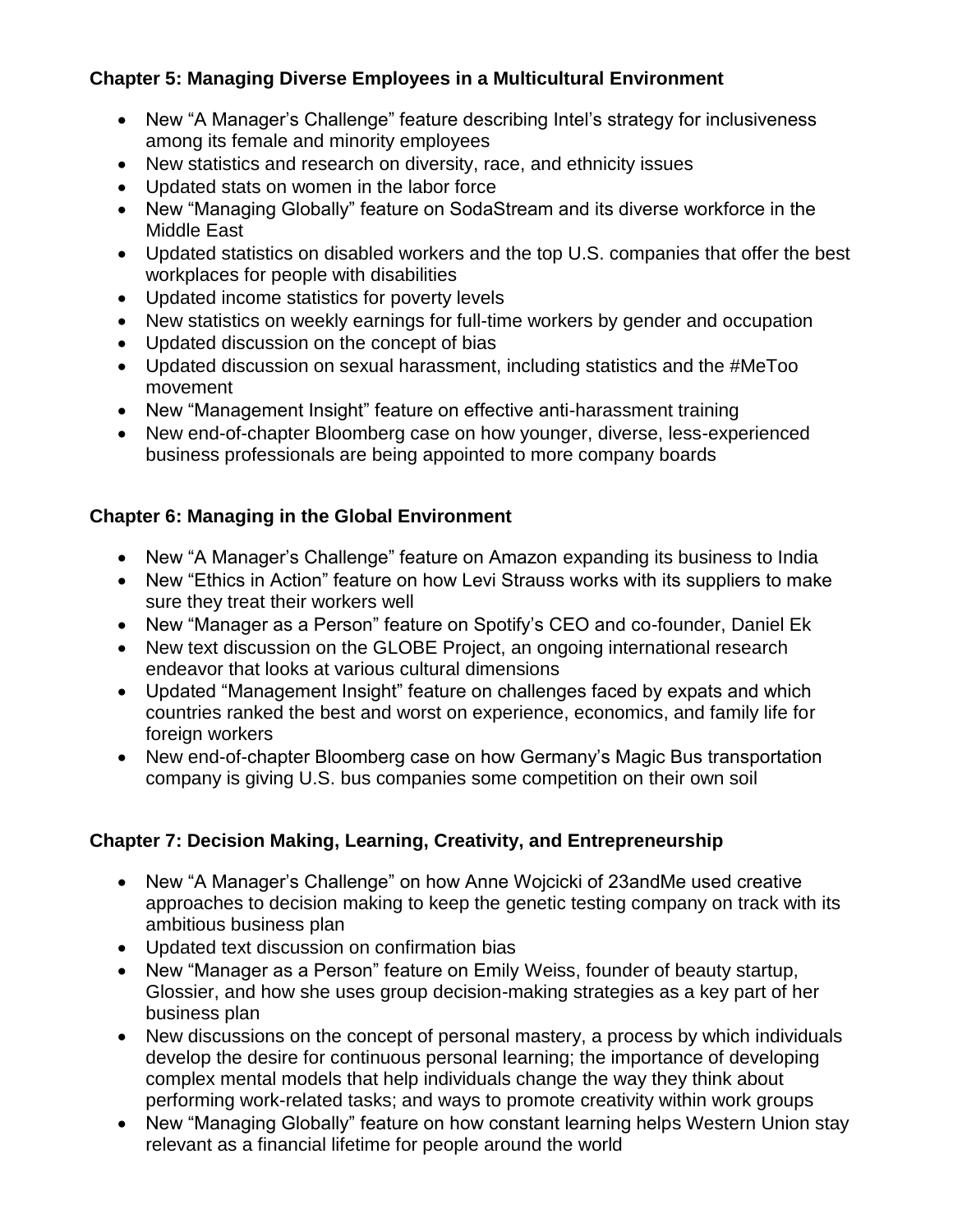• New end-of-chapter Bloomberg Businessweek case on Taylor Swift's innovative approach to combating ticket scalpers who snap up tickets to her concerts and resell them at high profit

### **Chapter 8: The Manager as a Planner and Strategist**

- New "A Manager's Challenge" on Marriott International's CEO, Arne Sorenson, and his strategies for planning for growth for the global hotel chain
- New running example throughout the chapter about how planning happens at all levels of General Mills, the Minneapolis-based consumer food company. (This replaces the running example of how GE operates--because of turmoil and changes occurring at GE.)
- New "Manager as a Person" feature on Deborah Flint, the CEO of Los Angeles World Airports, and how she manages multiple major renovations at the 3 LA-area airports she oversees
- New text example discussing a SWOT analysis comparison between Amazon and **Walmart**
- New text example about the demise of Toys R Us using Porter's five forces framework
- New "Management Insight" feature on Michelin Tires and how the company's concentration in one industry continues to be successful
- New "Managing Globally" feature on FourKites, a recent startup business in logistics
- New end-of-chapter Bloomberg case on Ikea's recent strategy of creating an "urbanized" version of its classic retail store to attract city dwellers

#### **Chapter 9: Value Chain Management: Functional Strategies for Competitive Advantage**

- New "A Manager's Challenge" on Kraft Heinz and its efforts to become more efficient, which has led to global innovation
- New text section on Value Chain Analysis, highlighting Michael Porter's approach to optimizing companies' value chain activities, which may add significant value to an organization
- New "Managing Globally" feature on a Finnish company that has created a rating system for consumers to evaluate their experiences in various business venues and provides this critical feedback to firms around the world
- New text example about Adidas, the global athletic retailer, which continues to utilize a successful CRM strategy by focusing service efforts on its loyal customers
- New "Manager as a Person" feature that describes how a Massachusetts-based accounting firm uses Six Sigma strategies to fine tune its work activities
- New text example about how Walmart has modified its just-in-time approach to inventory that has helped both the company and suppliers manage the supply chain more efficiently
- New end-of-chapter Bloomberg Businessweek case on KFC's missteps when it came to keeping the company's UK supply chain operating efficiently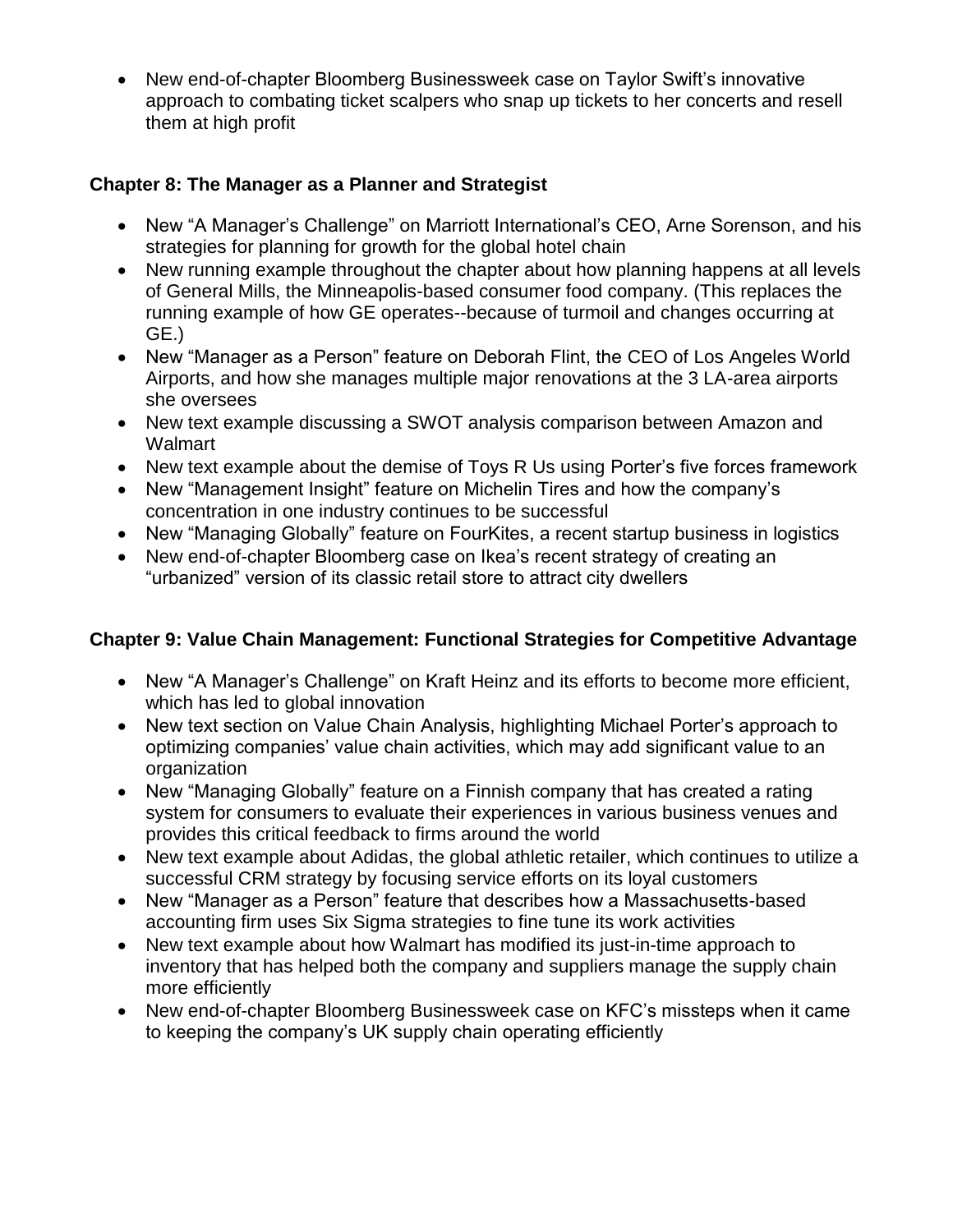### **Chapter 10: Managing Organizational Structure and Culture**

- New "A Manager's Challenge" about McDonald's moving its corporate headquarters from the suburbs to the city in an effort to revise its organizational structure, refresh its corporate culture, and attract Millennials, both as customers and potential employees
- New "Management Insight" feature on Pal's Sudden Service, a regional food chain that has received accolades for its employee training program
- New "Manager as a Person" feature on Theo Epstein, president of the Chicago Cubs, and how his efforts to change the Cubs culture helped bring a World Series championship to Chicago
- New "Focus on Diversity" feature on Sodexo's global efforts to maintain a diverse workforce and company culture
- New "Managerial Insight" feature on eyewear leader, Warby Parker, and its unique company culture
- New end-of-chapter Bloomberg case on why bullies don't make the best managers

# **Chapter 11: Organizational Control and Change**

- New "A Manager's Challenge" on how Procter & Gamble reviews and controls its global ad buys in an effort to spend money wisely
- New "Management Insight" about the types of skills employers are looking for in 2018 from recent college grads and potential new hires
- New "Managing Globally" feature on how zero-based budgeting is being used effectively by businesses big and small to control their expenses
- New "Manager as a Person" feature that describes how members of the Nordstrom family are making strategic business decisions to keep the retail giant successful
- New end-of-chapter Bloomberg case that describes how lack of organizational control at Gibson Guitars has put the company in serious financial straits

#### **Chapter 12: Human Resource Management**

- New "A Manager's Challenge" about successful strategies undertaken by Home Depot to ensure growth by hiring, training, and retaining high-performing employees
- New "Manager as a Person" feature about Unilever's chief HR officer and her quest to develop and retain talent across this global consumer products organization
- New "Focus on Diversity" feature that describes effective recruiting practices that promote diversity
- New text examples about how technology continues to expand the concept of classroom instruction via distance learning and how a Chicago-area real estate company has made a strong commitment to training its employees via online courses that are available 24/7 to accommodate employees' busy schedules
- New text section on recent trends in performance appraisals: how many companies are doing away with annual performance reviews and implementing ongoing, informal conversations between managers and their employees in an effort to discuss performance and provide feedback in real time
- Updated statistics on union membership across the United States
- New end-of-chapter Bloomberg Businessweek case on why pay equality is still out of reach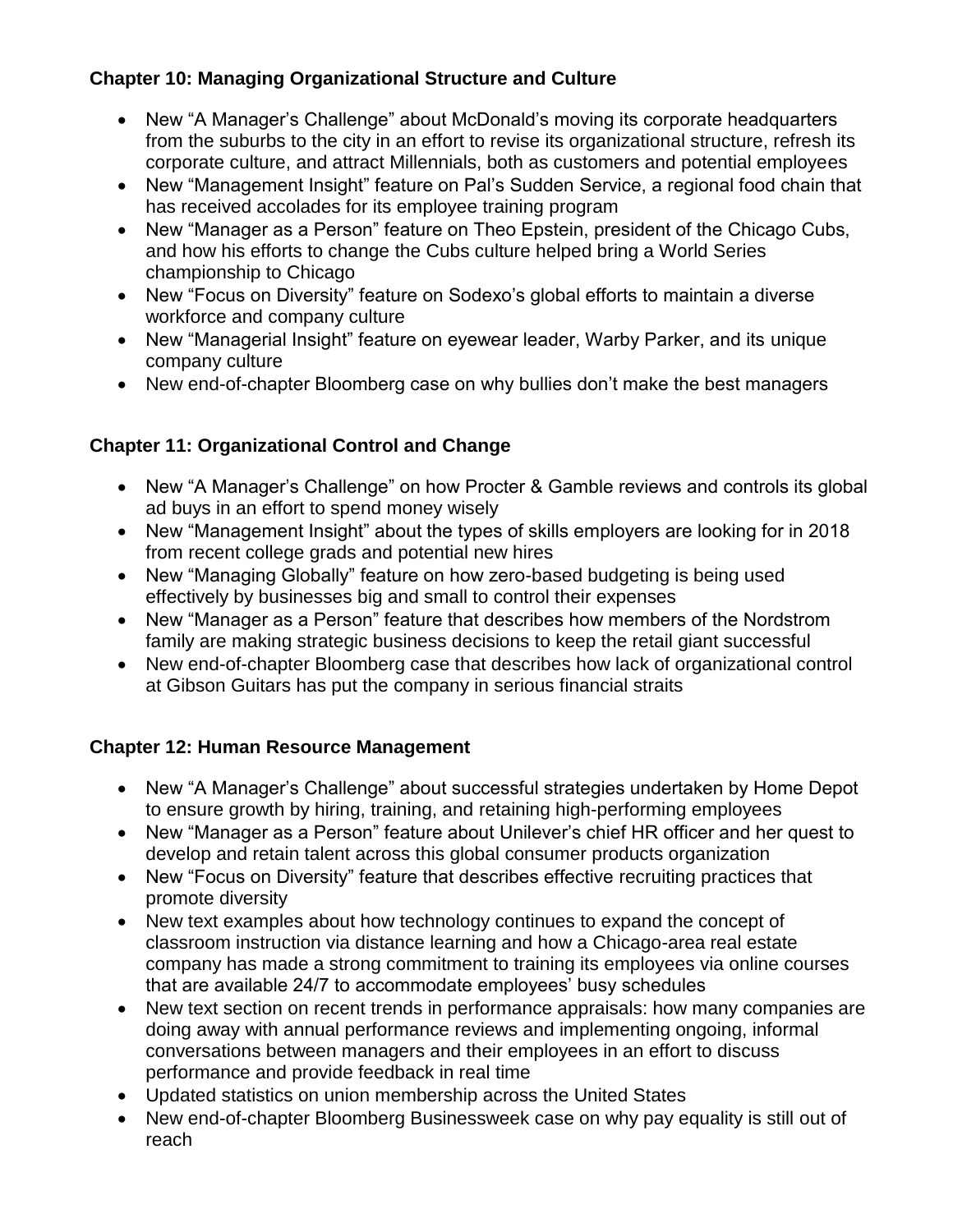### **Chapter 13: Motivation and Performance**

- New "A Manager's Challenge" about the owner of the NFL's Detroit Lions, 90 something Martha Firestone Ford, whose passion for the team and their fans has motivated her to change things up in this sports organization
- New in-text examples throughout the chapter about Ford and her management strategies
- New in-text discussion about valence in action at Enterprise rental car company
- New "Focus on Diversity" feature that discusses the importance of equity in a diverse workplace, especially in the high tech industry
- New "Ethics in Action" feature on the fairness of merit pay
- New end-of-chapter Bloomberg Businessweek case on how smaller accounting firms are hiring experienced senior people from the Big 4 accounting firms, typically expected to retire in their early 60s

### **Chapter 14: Leadership**

- New "A Manager's Challenge" that describes the effective leadership strategies employed by the CEO of the Dana-Farber Cancer Institute
- New text section on the concept of servant leadership
- New "Managing Globally" feature on the international differences in leadership strategies
- New "Management Insight" feature on what it takes for individuals to lead organizations with emotional intelligence
- New end-of-chapter Bloomberg case on how the "other Jeff" at Amazon has taken a leading role in the e-commerce giant's operations

# **Chapter 15: Effective Groups and Teams**

- New "A Manager's Challenge" about how the U.S. Army is using a teams approach to fast track innovations and reduce layers of bureaucracy
- New "Management Insight" feature on the importance of team members developing "soft skills" to make their group efforts more productive
- New discussion of recent research and findings about the important link between trust and team effectiveness
- New discussion on recent research and the leadership traits that help make virtual teams successful
- New discussion on the various technological tools that assist virtual teams in their work practices
- New discussion on recent research and findings that frequent interaction between team members results in higher levels of information sharing and joint decision making, among other positive outcomes
- New discussion on the importance of goal interdependence as a key component of successful group dynamics
- New "Focus on Diversity" feature on tapping into the diversity of team members and leveraging these differences to ensure success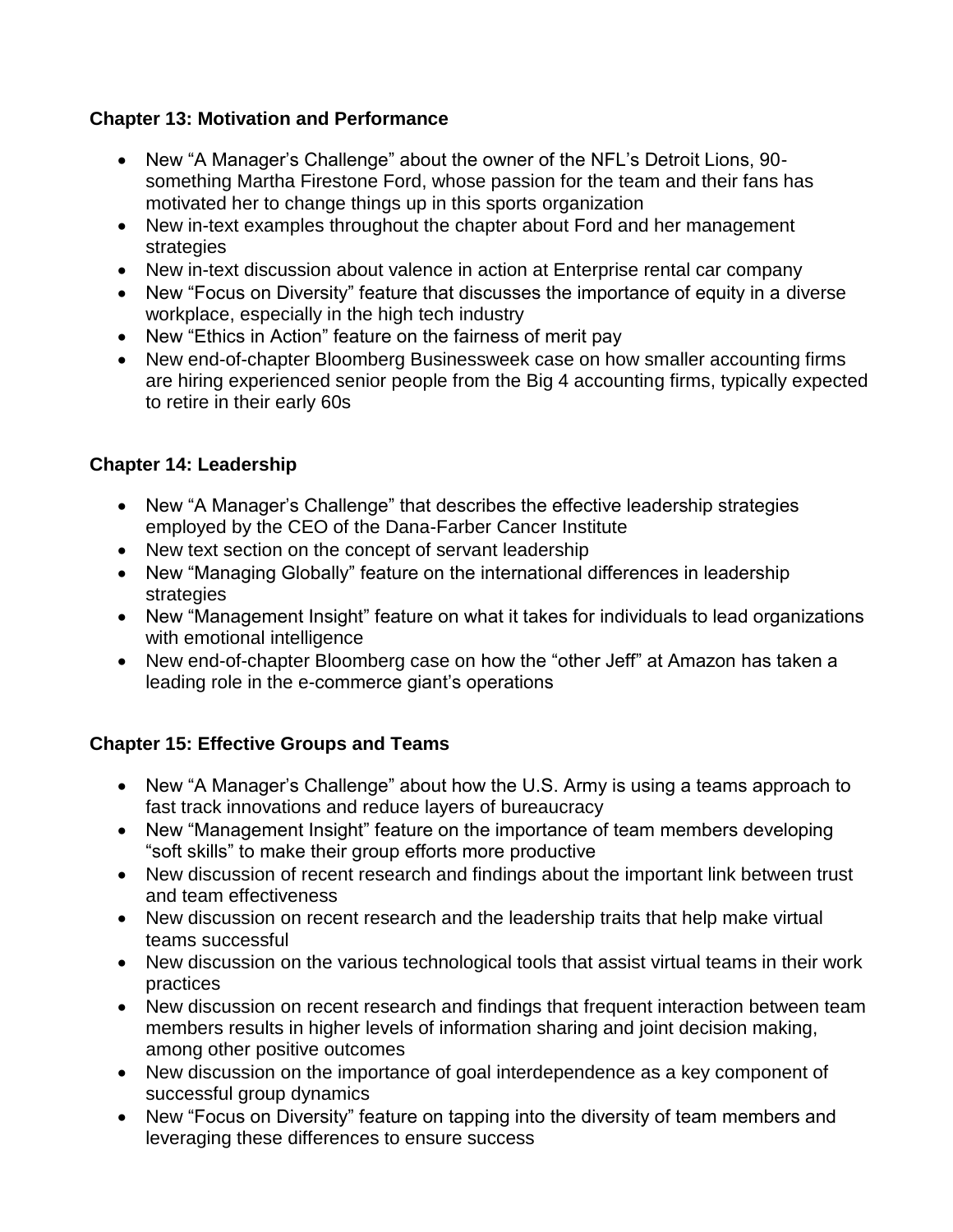- New discussion on recent research findings about the traits and characteristics associated with high-performing work teams
- New end-of-chapter Bloomberg Businessweek case on the importance of playing games—both as a hobby and as a way to develop strategies and teamwork that can be applied to the workplace

### **Chapter 16: Promoting Effective Communication**

- New "A Manager's Challenge" that describes how the Boston Consulting Group promotes better communication between colleagues and customers
- New "Manager as a Person" feature on the co-founders of Hyphen, a startup company that provides a tech platform to businesses for gathering and analyzing anonymous communications from their employees
- New text discussions about the increasing use of video calling apps such as FaceTime to help employees and businesses communicate quickly and inexpensively
- Updated statistics on various communication methods
- New discussion about how social media and Internet use continues to change work habits and not necessarily for the better
- New "Management Insight" feature on the importance of making a good first impression when communicating in business situations
- New discussion on how cultural differences play an important role in verbal and nonverbal communication
- New end-of-chapter Bloomberg case on how consumers are not happy with the changes Microsoft has made to Skype, the online calling service

# **Chapter 17: Managing Conflict, Politics, and Negotiation**

- New "A Manager's Challenge" that profiles Anjali Sud, the 30-something CEO at Vimeo, who has used her talents and marketing expertise to shift the focus of the video-sharing platform
- New discussion about the importance of conflict resolution skills on the part managers in today's fast-paced business environment
- New discussion and recent research about dealing with conflict within work groups
- New "Management Insight" feature on making conflict work to a work team's advantage
- New text example about dismissal of Uber CEO as a result of allegations of misbehavior and misuse of technology
- New "Manager as a Person" feature on how to negotiate a job offer
- New end-of-chapter Bloomberg case on how negotiation skills on the part of management have helped an Austrian company build a global beverage empire

# **Chapter 18: Using Advanced Information Technology to Increase Performance**

- New "A Manager's Challenge" that describes how a new software company provides businesses with artificial intelligence (AI) technology to help managers become more effective
- New text example about how local transportation systems are using technology and mobile apps to help simplify daily commutes for workers